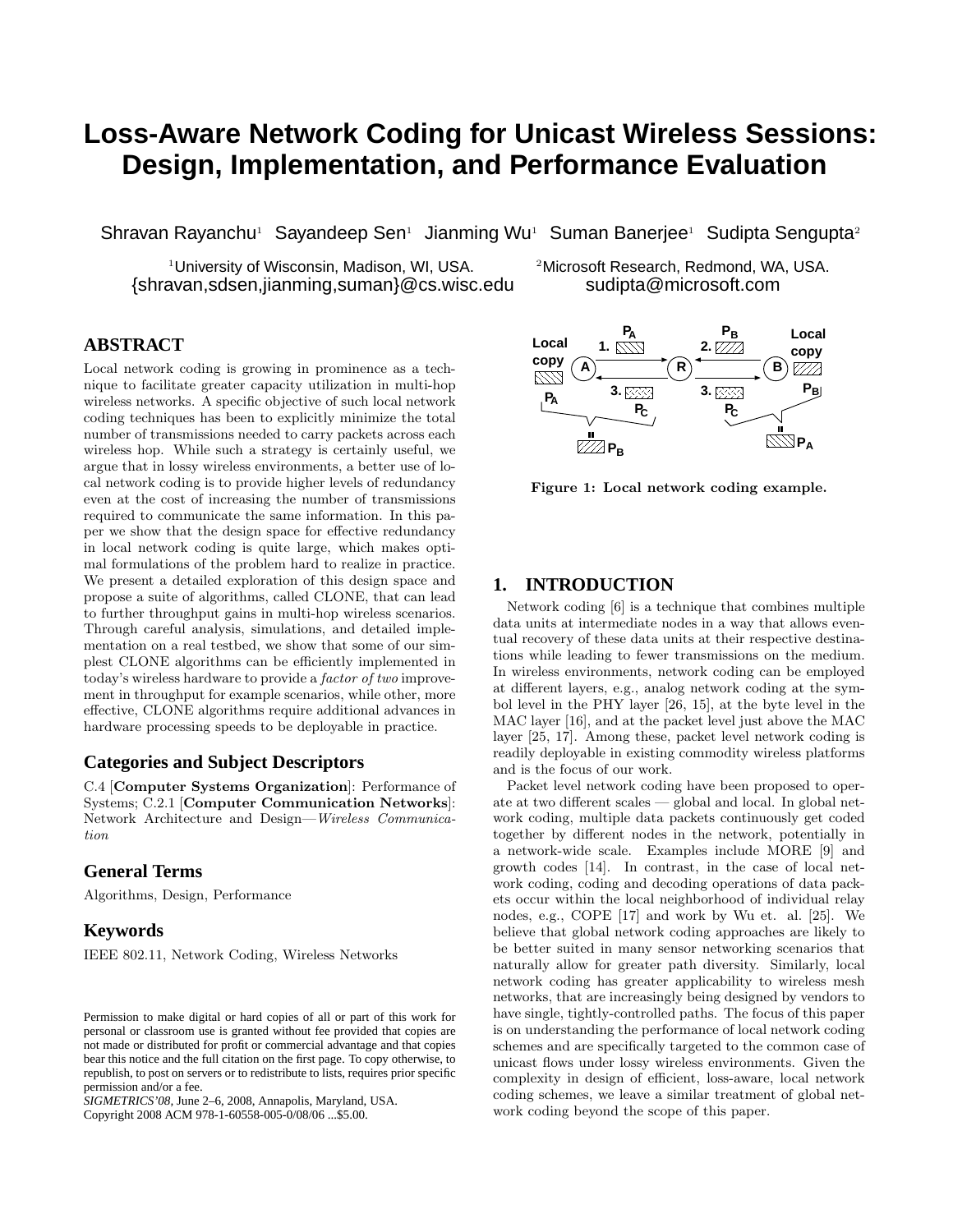# **1.1 Local and opportunistic network coding**

COPE is a good example of local network coding technique in which an intermediate node combines locally available packets without requiring coordination with any other node in the wireless network using XOR operations allowing them to be immediately decoded by next-hop neighbors. We explain this with a simple three node example shown in Figure 1. Node A wants to send a single packet  $(P_A)$  to node B, while node B wants to send single packet  $(P_B)$  to node A. Due to transmission range limitations both paths go via relay node, R. Using standard techniques of packet forwarding, four wireless transmissions would be needed to complete these end-to-end packet transfers — one transmission by A and B to send packet  $P_A$  and  $P_B$  respectively to  $R$ , and two transmissions by  $R$  to individually forward these packets to their respectively destinations.

COPE-style network coding allows us to complete this entire packet transfer using three transmissions instead of four as follows. End nodes  $A$  and  $B$  use one transmission each to forward packets  $P_A$  and  $P_B$  to node  $R$  as before. Unlike common practice, nodes  $A$  and  $B$  also retain a copy of packets  $P_A$  and  $P_B$  respectively. Relay node,  $R$ , creates a new packet  $P_C$  by XORing packets  $P_A$  and  $P_B$  together  $(P_C = P_A \oplus P_B)$ , and broadcasts it to both the end nodes. On receiving  $P_C$ , node A can recover its intended packet,  $P_B$ , by XORing the retained copy of  $P_A$  with  $P_C$ , since  $P_A \oplus P_C = P_A \oplus (P_A \oplus P_B) = P_B$ . Node B can, similarly, recover packet  $P_B$  by XORing  $P_C$  with  $P_A$ . Using prior terminology [17], we will refer to the original packets  $(P_A)$ and  $P_B$ ) as *native* packets while the packet  $P_C$  derived as a combination of native packets as a coded packet. Since the number of transmissions required to carry the same amount of information is three and four respectively for COPE-style local network coding and no coding, COPE is able to improve the information carrying capacity of the channel by 33%, in this simple example.

Note that the coding operation is only possible if both packets  $P_A$  and  $P_B$  are available with the relay prior to the time the relay has an opportunity to send out a packet. The coding scheme in COPE is opportunistic in nature because it only performs the coding operation when such coding opportunities arise. If no coding opportunity exists when the relay gets to transmit a packet, the next native packet from its output queue gets transmitted without any further delay.

## **1.2 Lossy links and network coding**

The attractiveness of such local network coding schemes stem from their simplicity. The XOR operation is easy to implement and local decisions at intermediate nodes avoid overheads of global coordination and aggregation of information. While COPE-style network coding leads to be performance gains in many scenarios when compared to no network coding, its performance actually happens to be fairly sub-optimal in lossy wireless environments. By minimizing the number of transmissions necessary to carry information across the wireless channel, such techniques eliminate all redundancy from the traffic. We call such an approach, the minimalist network coding approach. In contrast, we argue that through careful use of redundancy using network coding (which might increase the number of transmissions needed to carry the same volume of information) further performance gains are achievable in face of wireless link losses. We believe that such design is particularly important in urban mesh networks, where loss rates of 30% or higher are observed on a significant fraction of wireless links [5].

The goal of this paper is to study the interaction between lossy wireless environments and local network coding strategies. Even in the setting of local network coding, the design space of loss-aware coding is quite large, and finding optimal solutions proves to be significantly difficult. After systematically exploring this problem space, we converge upon a suite of algorithms for network Coding with LOss awareNEss, or CLONE, that introduces adequate redundancy in local network coding operations, thereby achieving further performance gains. Coding decisions in CLONE algorithms continue to be local and opportunistic in nature, and can be deployed as software-only updates in 802.11-based wireless systems.

Overall, we believe that this is the first piece of work that carefully evaluates the role of redundancy in local network coding, and does so through analysis, simulations, and implementation on a real testbed.

## **1.3 Key Contributions**

Summarizing, the main contributions of this work is threefold: (i) It recognizes the important role of redundancy in creating local network coding solutions for multi-hop wireless scenarios, and that minimization of transmissions is not necessarily the right objective for achieving throughput gains. (ii) It explores the rich design space in creating effective loss-aware local network coding solutions. (iii) It presents a suite of loss-aware network coding algorithms, each with different performance points and computational costs. The first among these can be readily deployed in existing 802.11 wireless hardware to provide throughput gains of a factor of two. This is demonstrated through detailed evaluation on our wireless testbed. The remaining two algorithms can potentially provide even higher throughput gains, but require increase in processing speeds of the wireless hardware to be feasible.

# **2. DESIGN CONSIDERATIONS AND PROBLEM STATEMENT**

The minimalist approach to local and opportunistic network coding is quite efficient in loss-free environments. However, in presence of losses such an approach can limit performance gains. In this section, we discuss how even very simple redundancy mechanisms within network coding can lead to performance improvements over the minimalist approach. Our examples in this section are intentionally simple and will help in building the intuition behind the need for redundancy in local network coding. In addition, the examples and the subsequent problem statement will also expose the rich design space in creating local network coding solutions under lossy environments. Therefore, the performance gains of these schemes over the minimalist network coding approach will be somewhat modest. However, in subsequent sections we will define more sophisticated yet practical, lossaware, network coding schemes and show their efficiency in providing higher throughput gains.

In both of our examples, we focus on the instants where coding opportunities, indeed, exist at a relay node. Our algorithms, simulations, and implementation, are, however, operate over regular traffic flows where coding opportunities arise in the natural course of operation.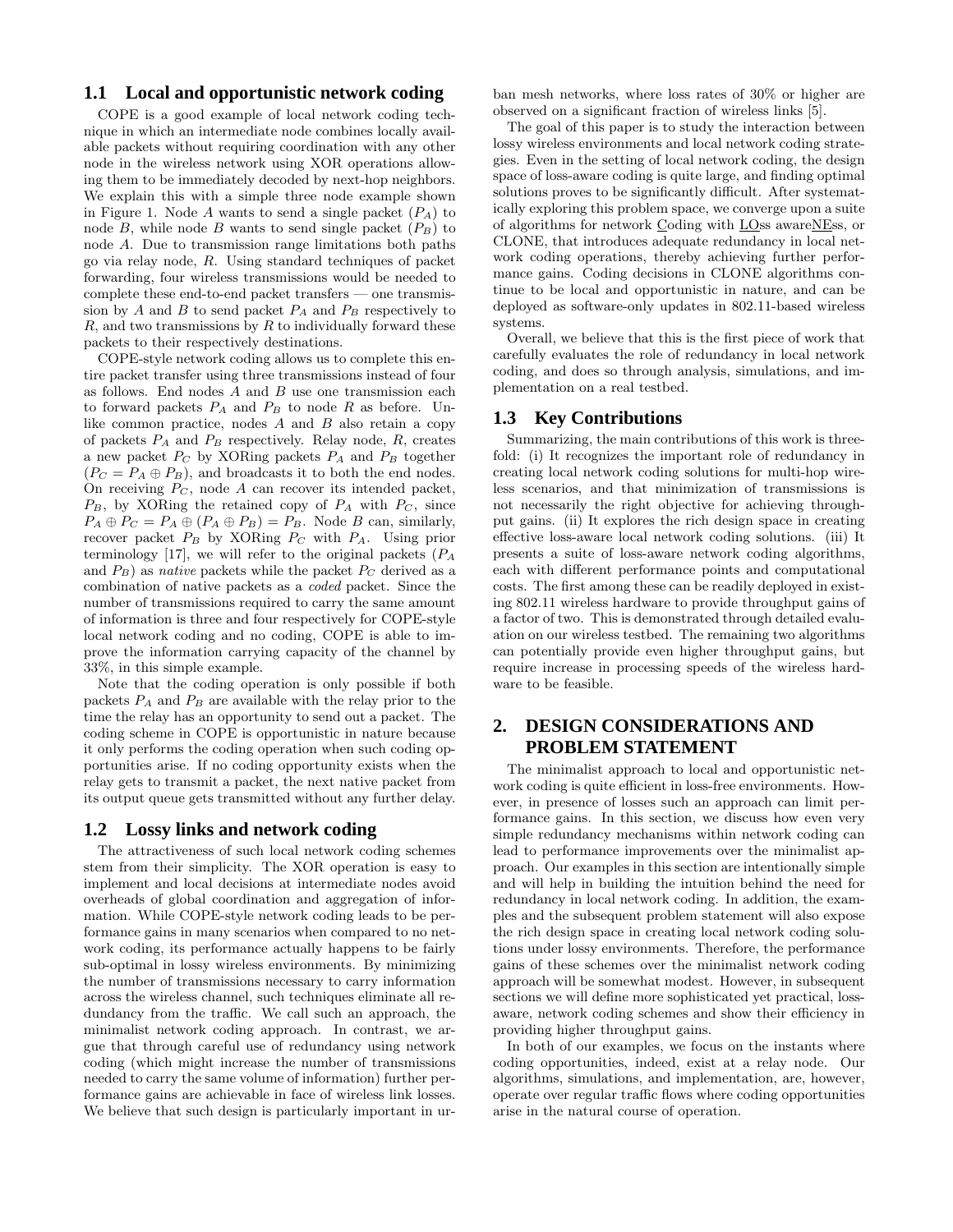| Scheme      |                    | $p = 0$ $p = 0.2$ $p = 0.4$ $p = 0.6$ |                  |      |
|-------------|--------------------|---------------------------------------|------------------|------|
| No coding   | $\vert 0.25 \vert$ | 0.2                                   | 0.15             | 0.1  |
| <b>COPE</b> | 0.33               | 0.27                                  | 0.2 <sub>z</sub> | 0.13 |
| $C$ OPE-dup | 0.25               | 0.24                                  | 0.21             | 0.16 |

Table 1: Performance comparison of delivery rate (successfully delivered packets per packet transmission time) for no coding, COPE, and COPE-dup, under different loss rates in the simple two flow topology.



# **2.1 Example I: Two flow topology**

We first consider the simplest topology of network coding as is shown in Figure 1 with two flows  $(A \rightarrow B)$  and  $(B \to A)$ , with all traffic carried through the relay.

For the sake of illustration, let us assume that the links incoming to the relay, i.e.,  $A \rightarrow R$  and  $B \rightarrow R$ , are lossfree, and the outgoing links from the relay, i.e.,  $R \to A$  and  $R \rightarrow B$ , have a loss rate of p. (In our algorithms, each of these links are lossy and are assumed to have different loss rates.) The relay node will learn these loss rates through packet loss observations over time.

Let us consider the simplest scenario where there are no re-transmissions of lost frames. The minimalist approach to network coding, in this scenario, is COPE, which will require one single coded packet  $P_C = P_A$  XOR  $P_B$  to be transmitted to both destinations, as was shown in Figure 1. Let us consider a new network coding scheme, in which the packet,  $P_C$ , constructed as above, is transmitted *twice* backto-back. We will call this new scheme, COPE with duplication, or COPE-dup in short. Each packet is decodable by a destination node, if either of the two coded packets is successfully received by it. Thus, COPE-dup utilizes four packet transmissions to carry the packets  $P_A$  and  $P_B$  to their respective destinations (two for the incoming native packets and two for the back-to-back duplicate coded packets). The probability of a successful end-to-end packet delivery in COPE-dup is  $(1 - p^2)$  and requires four transmission slots. Therefore, the achievable delivery rate (in units of successfully delivered packets per packet transmission slot) in COPE-dup is  $((1 - p^2) / 4$ . In comparison, the probability of a successful end-to-end packet delivery in COPE is  $(1-p)$  and requires three transmission slots (two for incoming native packets, and one for the outgoing coded packet). Therefore, the achievable delivery rate is  $(1 - p)/3$ .

Table 1 compares the delivery rate of no coding, COPE, and this new scheme, COPE-dup, for different values of p. It is easy to observe that under higher loss rates, this trivial extension to COPE, although not likely to be very efficient, already leads to a throughput gain of 25% over COPE. Even though COPE requires fewer transmissions to convey packets successfully across the relay node, COPE-dup with its greater redundancy and higher transmission attempt requirements, leads to better overall utilization of the channel that ultimately leads to higher throughput. While COPEdup and no coding schemes both use four transmissions to convey two packets, the former utilizes network coding to achieve redundancy that provides the necessary performance gains under higher losses.

Figure 2: A three flow topology. Dotted lines indicate which nodes are in communication range of each other.

### **2.2 Example II: Three flow topology**

We next consider a three flow topology, shown in Figure 2. In this topology, node  $W$  has a packet  $P_W$  to forward to node  $X$ , node  $X$  has a packet  $P_X$  to forward to node  $Y$ , and node  $Z$  has a packet  $P_Z$  to forward to node  $W$ . All traffic flows through the intermediate relay, R. Let us assume that node Y and Z are in communication range of each other, so that node Y can "overhear" the packet  $P_Z$  when its transmitted by the latter to  $R$ . We again assume that the only lossy links in this topology are all of the outgoing links from  $R$ , i.e., $R \to X, R \to Y, R \to Z$ , and the loss probability of each of these links is  $p$ . If no coding is used, that the delivery rate of each flow in the example is  $(1 - p)/6$ .

We first observe that in this scenario, COPE cannot be used. This is because if we try to combine any set of native packets at the relay node, no more than one destination node will be able to recover its intended packet. For example, if a coded packet,  $P_W \oplus P_X$ , is transmitted by the relay, then node X will be able to recover packet  $P_W$  by combining this coded packet with its local copy of  $P_X$ . However, node Y cannot recover packet  $P_X$  as it does not locally have a copy of packet,  $P_W$ . Hence, we first define a new minimalist network coding solution for this scenario, and then extend it to induce redundancy.

Scheme I - MIN-code: The minimalist network coding scheme (or MIN-code, for short) requires the relay node to create the following two coded packets,  $P_Q(= P_W \oplus P_X),$ and  $P_R(= P_X \oplus P_Z)$ , and send them out back-to-back. On receiving these packets, each node can successfully decode their intended packet, as follows: (i) node X recovers  $P_W$ as  $P_W = P_X \oplus P_Q$  where  $P_X$  is available locally and  $P_Q$  is one of the received coded packets, (ii) node Y recovers  $P_X$ as  $P_X = P_Z \oplus P_R$ , where  $P_Z$  was previously overheard by Y when Z had transmitted this packet on the medium, and  $P_R$  is a received coded packet, and (iii) node W recovers  $P_Z$ as  $P_Z = P_W \oplus P_Q \oplus P_R$ , where  $P_W$  is available locally, and  $P_Q$  and  $P_R$  are received coded packets.

Thus all three native packets can reach the destination using a total of five transmissions (three due to incoming transmission of native packets to the relay, and two outgoing transmission of coded packets from the relay), instead of six in the no coding case.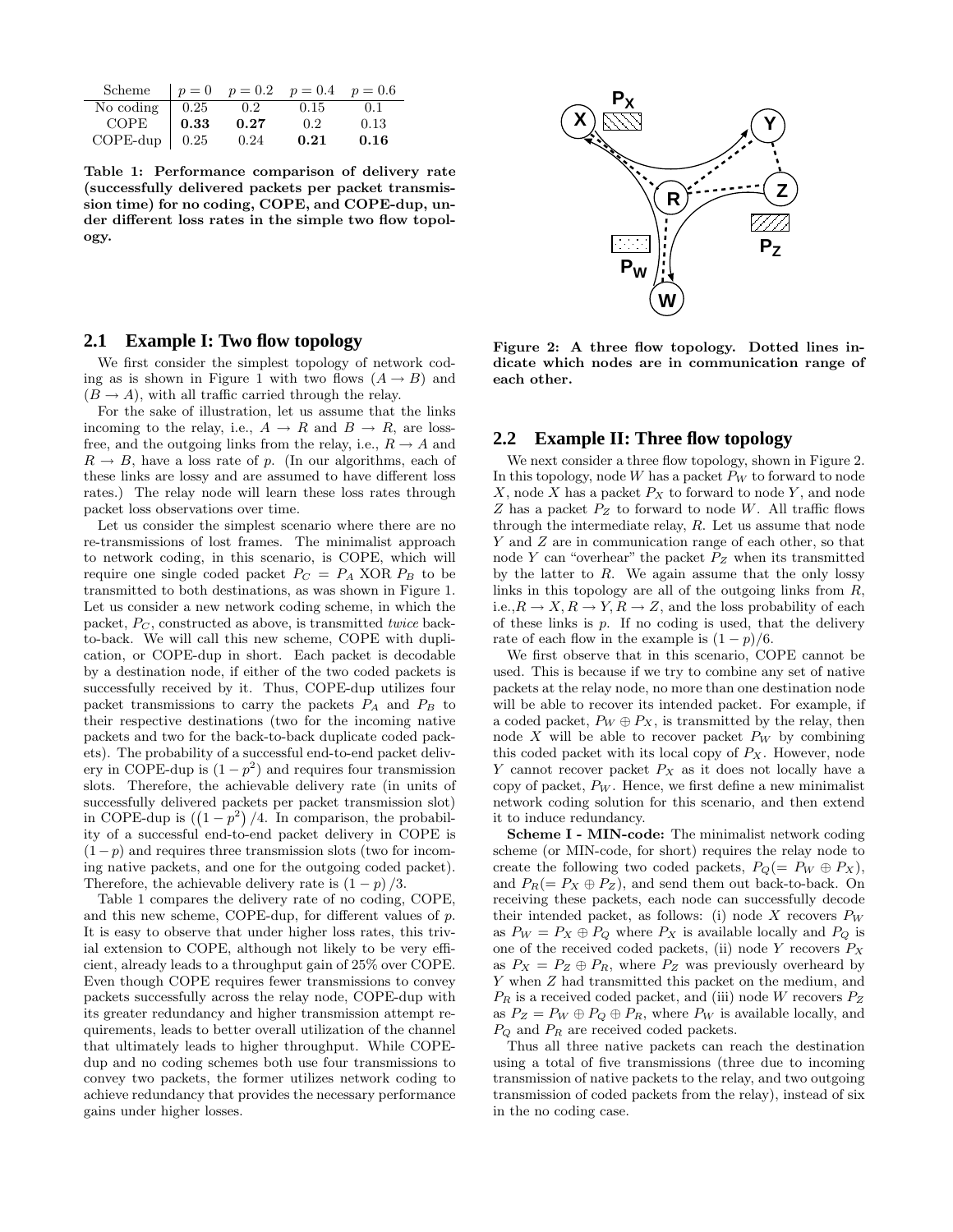| Scheme                                                                                       |                     |       | $p = 0$ $p = 0.2$ $p = 0.4$ $p = 0.6$ |       |
|----------------------------------------------------------------------------------------------|---------------------|-------|---------------------------------------|-------|
|                                                                                              | $\vert 0.167 \vert$ | 0.133 | 0.1                                   | 0.067 |
| No coding $\begin{array}{ l } \hline 0.16' \ \hline 0.10' \ \hline 0.2 \ \hline \end{array}$ |                     | 0.149 | 0.104                                 | 0.064 |
| LOOP-code $\vert$ 0.167                                                                      |                     | 0.155 | 0.124                                 | 0.083 |

Table 2: Performance comparison of delivery rate (successfully delivered packets per packet transmission time) for no coding, MIN-code, and LOOPcode, under different loss rates for the three flow topology.

In MIN-code, the delivery rate of the  $W \to X$  and  $X \to Y$ flows is  $(1 - p)/5$ , where as the delivery rate of the  $Z \rightarrow Y$ flow is  $(1-p)^2/5$ .

Scheme II - LOOP-code: This is an alternate network coding scheme with redundancy (originally introduced in [12]), in which the relay transmits three coded packets:  $P_Q(= P_W \oplus P_X), P_R(= P_X \oplus P_Z), \text{ and } P_S = (P_Z \oplus P_W).$  In this scheme, the packet  $P_S$  is being added to the list of transmitted packets to provide the additional redundancy. The consequence of this additional packet is that each node can now recover its intended packets in two different ways. For example, node  $X$  can recover  $P_W$  using the received coded packets and the local copy of  $P_X$ , either as (i)  $P_X \oplus P_Q(=$  $P_W$ ), or as (ii)  $P_X \oplus P_R \oplus P_S (= P_W)$ . Similarly, node Y can recover  $P_X$  using the received coded packets and the local copy of overheard packet  $P_Z$ , either as (i)  $P_Z \oplus P_R$ , or as (ii)  $P_Z \oplus P_S \oplus P_Q$ . Finally, node W can recover  $P_Z$ , either as (i)  $P_W \oplus P_S$ , or as (ii)  $P_W \oplus P_Q \oplus P_R$ .

A packet of a flow, say  $W \to X$ , is successfully delivered, if either  $P_Q$  is correctly received by X, or both  $P_R$  and  $P_S$ are correctly received by  $X$ . The probability of this event is  $1 - p \cdot (1 - (1 - p)^2) = 1 - 2p^2 + p^3$ . The delivery rate of each flow in LOOP-code is, therefore,  $(1 - 2p^2 + p^3)/6$ .

We present a comparison of the average delivery rate across the three flows for the three schemes, no coding, MIN-code, and LOOP-code, in Table 2. We can see that minimalist coding, that reduces the number of transmissions needed to carry the traffic, is quite efficient in loss-free scenarios, but redundant transmissions plays an important role in improving the delivery rates, as loss rates increase.

#### **2.3 Loss-aware network coding: Problem statement**

The general problem of local network coding can be stated as follows: A set of packets,  $P_1, P_2, \ldots, P_n$ , are available at a relay node, R, to be forwarded to next-hop recipient nodes  $N_1, N_2, \ldots, N_n$ , respectively.

Each next-hop recipient,  $N_i$ , also has a copy of a subset of these packets locally available (this subset does not include packet  $P_i$ ). There are two ways in which a node  $N_i$  will have a packet  $P_i (\neq P_i)$  locally available. First, if  $N_i$  was the previous-hop node of the packet  $P_i$  and was, therefore, the node that had sent this packet to  $R$ . Second, if some other node,  $N_l$  is the source of packet  $P_j$ , and  $N_i$  "overheard" the transmission of the packet from  $N_l$  to R.

R has probabilistic knowledge of the availability of these packets at the different destination nodes. For example, if node  $N_i$  was the previous hop of a packet sent to R, then  $R$  knows that this packet is certainly available at  $N_i$ . On the other hand, if the packet was sent by another node  $N_l$ to R, and if the loss rate on the wireless link  $N_l \rightarrow N_i$  is p,

when R can "guess" that the packet is available at  $N_i$  with a probability p.

Under these assumptions, the key question of local network coding is the following:

In the upcoming transmission opportunities at the relay node, what coded and native packets should the relay node transmit, that maximizes some metric (e.g., throughput, packet delivery rate, etc.) across all of the intended next hop recipients?

COPE answers this question using the following minimalist rule. It creates a coded packet  $P_q$  by XORing a set of packets,  $P$ , out of the entire set of packets available at  $R$ using the following rule. For every packet,  $P_w \in \mathcal{P}$ , its nexthop recipient  $N_w$  already has every packet XORed together in  $P_q$  except the packet  $P_w$ , i.e.,  $\forall P_w \in \mathcal{P}, N_w$  has all packets in  $\mathcal{P} - \{P_w\}$ . Only such a packet,  $P_q$ , is transmitted by the relay at each instant.

While, the MIN-code network coding scheme also uses a different minimalist rule to answer the above question, the LOOP-code scheme uses redundant network coding scheme. Clearly, these are not the only three network coding schemes that are possible. There is a whole gamut of different local network coding schemes that can be defined for different topologies and flow scenarios. Some network coding schemes may choose to limit coding operations to create a coded packet out of two native packets at a time, while others might use three or more native packets to create a coded packet. Redundancy is generated through creation of additional packets that lead to multiple ways of decoding one or more native packets at the intended next-hop recipients.

In general, given a set of  $n$  native packets, the number of possible coded packets is  $2<sup>n</sup> - 1$  (we can treat a native packet to be a special case of a coded packet). Therefore, the real challenge in loss-aware network coding design is to choose an appropriate subset of all possible coded packets at each instant in time that should be transmitted by the relay to all its intended recipients. Since exploring this exponential search space is likely to have high computation costs, in the next section we will discuss more tractable versions of this problem that will lead to a practical design of loss-aware network coding.

# **3. CLONE ALGORITHMS**

In this section we present our algorithms for selecting coding strategies that answer the question raised in the previous section. Throughput is our metric of optimization and our network coding strategies are designed to aware of loss conditions on different links. All of our algorithms are local, i.e., the algorithms only utilize information that can be determined locally by the relay node within its neighborhood. In addition, the algorithms are *opportunistic*, i.e., the relay node only uses the set of native packets that are already available with itself due to transmissions from its neighbors to create coded packets.

Algorithmic approach and overview: A general network coding strategy may choose to create coded packets, each of which may eventually be constructed of two or more native packets. As discussed before, if the number of native packets available at the relay is  $n$ , then the total possible number of coded packets is  $2<sup>n</sup> - 1$ . Let us denote a coding strategy chosen by the relay node (essentially a subset of all the possible coded packets) to be S. For example, in COPE, S consisted of a single packet, shown in Figure 1 as  $P<sub>C</sub>$ . In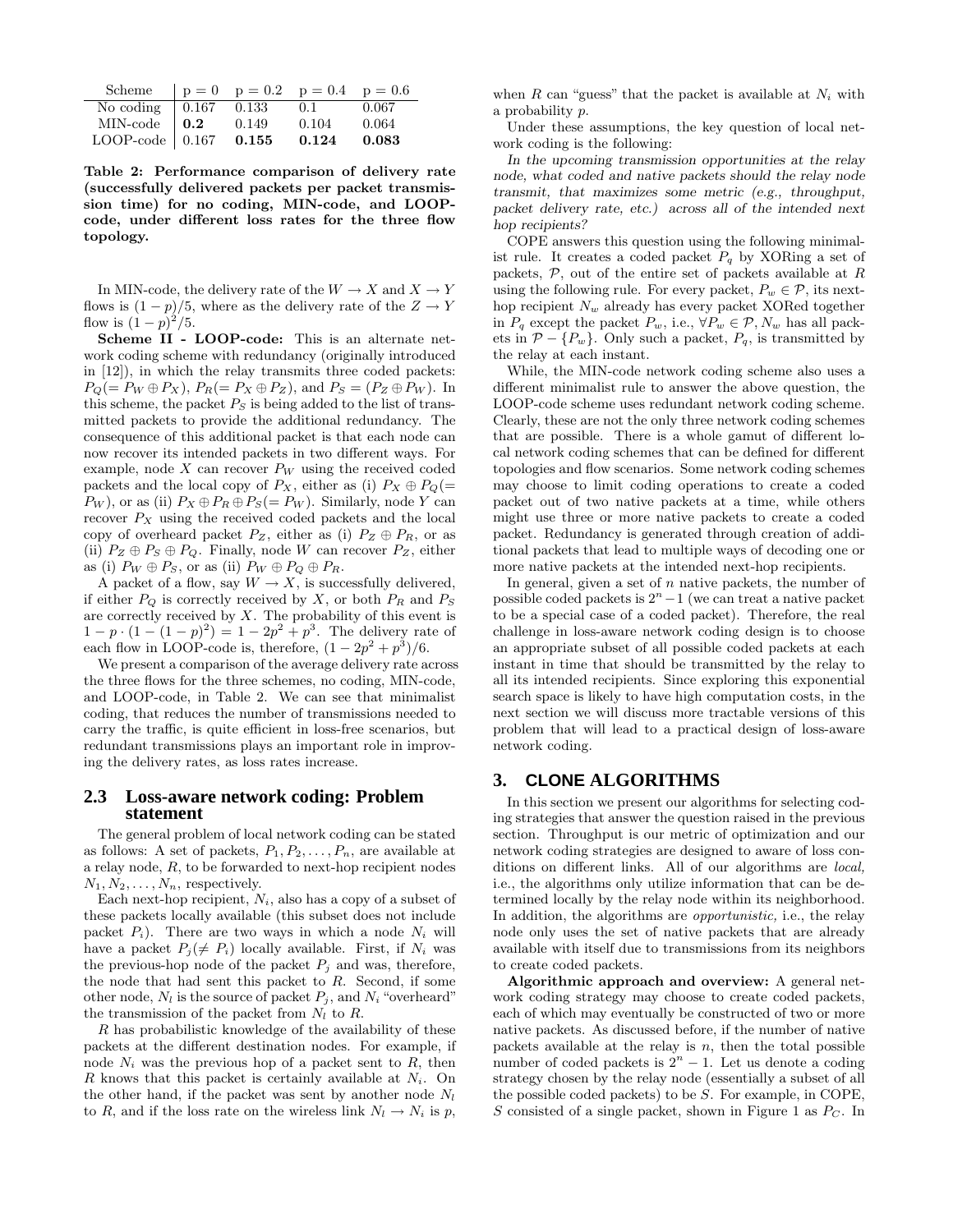COPE-dup, S consisted of two packets (two occurrences of  $P_C$ ).

Under the assumption of lossy wireless links, each native and coded packet transmitted by the relay will be received by next-hop node,  $N_i$  with some probability. Depending on the packet receptions,  $N_i$  will be able to decode its intended packet,  $P_i$ , with a probability that is a function of link loss probabilities and the coding strategy, S. We will denote this decoding probability of packet  $P_i$  by  $q_i(S)$ . Assuming all coded packets are of the same size, and are transmitted at the same physical data rate  $\frac{1}{1}$ , then the total transmission time of all the coded packets is proportional to  $|S|$ . The expected number of packets decoded as a result of this strategy is  $\sum_{i=1...n} q_i(S)$ .

Let the metric of interest be aggregate throughput over all next-hop recipients. This metric will be given by the average number of successfully decoded packets per unit time, i.e.,  $\sum q_i(S)/|S|$ . Thus, we can define our optimal coding strategy,  $S^*$ , as the one that maximizes  $\sum q_i(S)/|S|$ .

This maximization formulation turns out to be a fairly complex non-linear program. Therefore, we first consider a simpler coding rule where we limit the maximum number of native packets that are combined in a single coded packet to two. We refer this form of network coding as as binary network coding. This form of network coding is somewhat simpler because the total number of possible coded packets is  $n(n-1)/2 + n$ .

It turns out that even a simplified version of the loss-aware binary network coding problem is  $N\mathcal{P}$ -hard. In this section, we start by presenting this binary network coding formulation and explain why it is  $\mathcal{NP}$ -hard. Then we present an initial heuristic for the binary network coding problem, called CLONE-kDSP. Next, we present an even simpler, and more practical algorithm, called CLONE-k-Loop, which is a special case of the CLONE-kDSP algorithm. Both CLONEkDSP and CLONE-k-Loop provide effective solutions for the binary network coding problem.

For the general version of the network coding problem when more than two native packets can be combined into a single coded packet, we develop another heuristic, called CLONE-MultiXOR, which is greedy in nature. Since this heuristic solves the more general formulation, its performance is better than the heuristics developed for the binary network coding versions.

An important requirement of all these different network coding algorithms is that they need to be computationally very efficient. Our three heuristics, CLONE-k-Loop, CLONE-kDSP, and CLONE-MultiXOR, have increasing computational complexity, so much so that with current processing speeds on wireless nodes, only CLONE-k-Loop is deployable in practice. In simulations we show the superior performance of CLONE-kDSP and CLONE-MultiXOR algorithms (compared to CLONE-k-Loop) by ignoring processing delays. In our implementation, it was only feasible to implement the CLONE-k-Loop algorithm using processing limits of current hardware. Nevertheless, we present all three algorithms in this section, because it is likely that processing speeds will continue to get faster, and it might become feasible to deploy the other two algorithms in the future.





Figure 3: Graph based formulation for binary coding

## **3.1 Binary network coding**

We model the binary network coding problem through a graph-based formulation, as follows. Consider a relay node that needs to deliver n packets  $P = \{P_1, P_2, \ldots, P_n\}$  to nexthop nodes  $D = \{N_1, N_2, \ldots, N_n\}$ , where packet  $P_i$  has nexthop  $N_i$ .

We model the encoding and decoding operations as a graph  $H = (V, E)$  The vertex set of this graph is defined as  $V(H) = P \cup D \cup {\sigma}$ .  $\sigma$  represents a special vertex in this formulation which will be used to model packet availability at different next-hop nodes, as described below. The edges  $E(H)$  of the graph are classified into the following types:

- 1. **Type 1 -**  $(P_i, P_j)$ : There is a bidirectional edge between all pairs of native packets  $(P_i, P_j)$  representing the possibility of transmitting the corresponding coded packet  $P_i \oplus P_j$ .
- 2. **Type 2 -**  $(P_i, \sigma)$  There is a directed edge from each  $P_i$ to  $\sigma$  denoting the possibility of transmitting the native packet  $P_i$ .
- 3. **Type 3 -**  $(\sigma, N_i)$ : There is a directed edge between  $\sigma$ and every node  $N_i$ .
- 4. **Type 4 -**  $(P_i, N_j)$ : These directed edges denote that next-hop node  $N_i$  already has packet  $P_i$  (with a certainly probability), possibly through overhearing of an earlier transmission or because packet  $P_i$  passed through node  $N_j$  in a previous hop.

Coding strategies: A valid coding strategy can be represented as a subset of edges on the induced subgraph of H on vertices  $P \cup {\sigma}$ . Selection of edges  $(P_i, P_j)$  imply the transmission of coded packet  $P_i \oplus P_j$  while selection of edges  $(P_i, \sigma)$  imply the transmission of native packet  $P_i$ .

Now consider any given next-hop  $N_i$ . It may not receive all transmitted packets due to packet loss. Consider the subgraph  $H(i)$  corresponding to next-hop  $N_i$  that consists of (i) all edges of type 3 and 4 above, and (ii) subset of edges from the induced subgraph on vertices  $P \cup \{\sigma\}$  corresponding to successfully received native and coded packets. Then, the following lemma states the conditions under which  $N_i$  can decode packet  $P_i$ :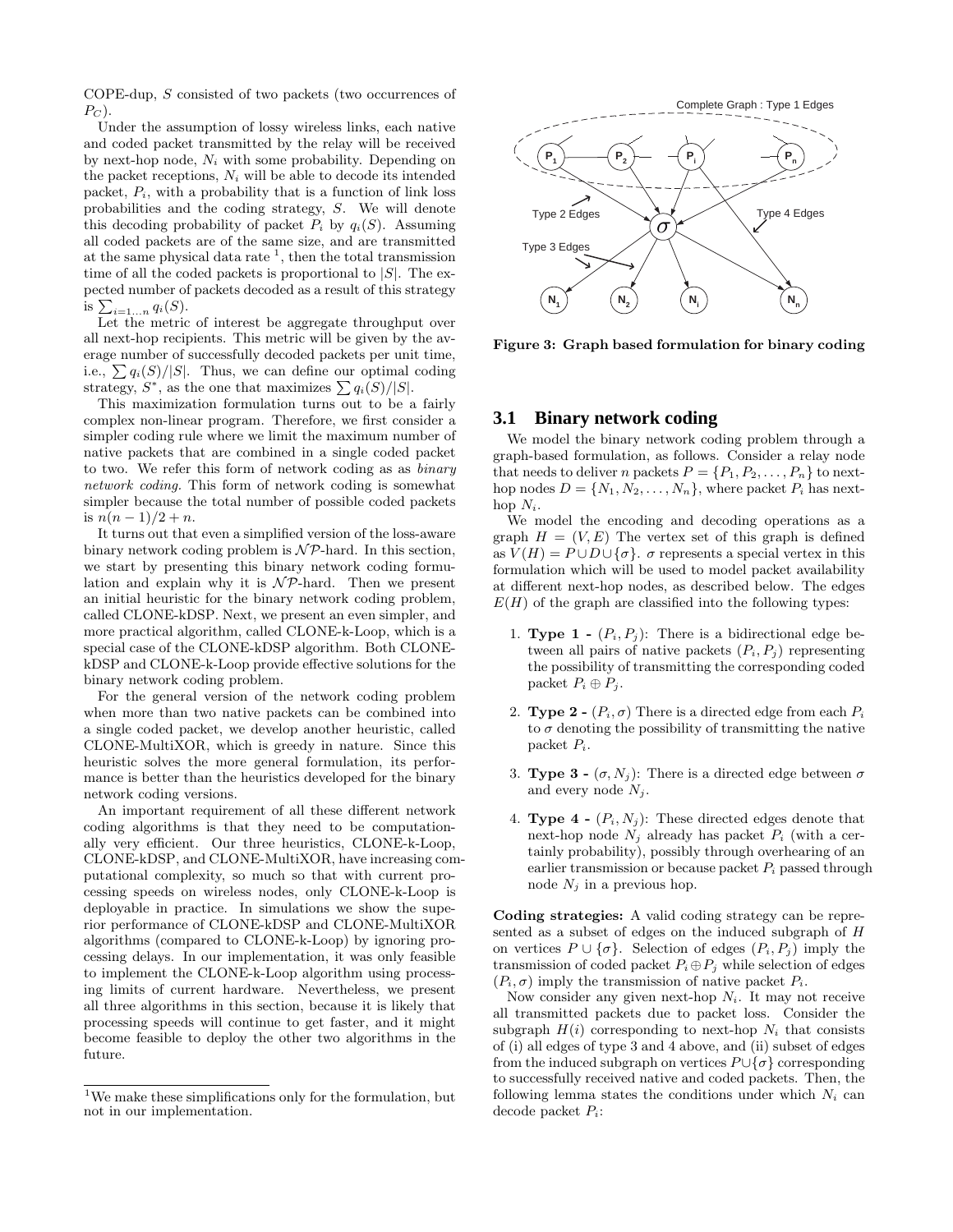Lemma 1. When coding two packets at a time, next-hop node  $N_i$  can decode packet  $P_i$  if and only if there is a (directed) path from node  $P_i$  to node  $N_i$  in graph  $H(i)$ .

We will use this basic property of decodability at each next-hop node to derive optimization models for selecting coding strategies at each node.

**Decoding strategy:** Each receiver node  $N_i$  can determine when a packet can decoded by maintaining a simplified version of the above graph, with node s and nodes  $N_i$ ,  $j \neq i$  removed. Edges  $(P_j, P_k)$  are included in the subgraph when this node has received coded packet  $P_j \oplus P_k$ , and edges  $(P_i, N_i)$  are included when this node has native packet  $P_i$ (either overheard or because that packet passed through this node earlier). Then, by Lemma 1, packet  $P_i$  can be decoded whenever a path becomes available from  $P_i$  to  $N_i$  in this graph.

In our implementation, a relay node which selects a coding strategy, explicitly sends out information (in packet headers) about the possible decoding paths (in the above graph) for each packet, thus making the decoding strategy trivial.

Simplified formulation for binary network coding: Our original formulation of the loss-aware network coding problem to maximize  $\sum q_i(S)/|S|$  happens to be a non-linear program and is difficult to solve efficiently. Therefore, we consider a simpler formulation of the problem, as follows. We define a probability threshold parameter, p, which represents a target delivery rate for all packets,  $P_i$  to their corresponding next-hops,  $N_i$ . Let the successful delivery probability of the link between the relay and each next-hop,  $N_i$ , be  $r_i$ . Then our modified objective is to choose a coding strategy  $S$  that requires the minimum number of transmissions from the relay, so as to meet this delivery probability threshold for each packet,  $P_i$  to next-hop,  $N_i$ .

We can formulate this problem as follows. Let  $S$  denote the desired coding strategy, which is a subset of edges from the induced subgraph on vertices  $P \cup \{s\}$  corresponding to transmitted native and coded packets. For each i, the probability that packet  $P_i$  can be successfully decoded at next-hop node  $N_i$  can be computed as follows. Assign a weight of  $r_i$ to each edge in S. For edges  $(P_i, N_j)$ , the weight is the probability estimate that node  $N_i$  already has packet  $P_j$  (if sure, then this is 1). Each edge of type 3 has weight 1. All other edges have weight zero. The weight on an edge can be interpreted as the probability that the edge is up. Then, the probability  $q_i(S)$  that packet  $P_i$  can be successfully decoded at next-hop node  $N_i$  under coding strategy  $S$  is the probability that this graph has a path from node  $P_i$  to node  $N_i$ . This problem can be formally stated as follows:

subject to

$$
q_i(S) \ge d \ \forall \ i = 1, 2, \dots, n
$$

 $\min_{S} |S|$ 

The computation of  $q_i(S)$  on a general graph is a variation of the "network reliability problem" which is known to be  $\#P$ -complete [23]. Thus, the problem of even verifying whether a given coding strategy  $|S|$  satisfies a given probability threshold is  $#P$ -complete. To solve any version of this problem, we need to make the computation of  $q_i(S)$ more tractable. We do this by considering only edge-disjoint paths from  $P_i$  to  $N_i$  in the graph H. Of course, such paths can have the edge  $(\sigma, N_i)$  in common, since that denotes the usage of any native transmitted packet. Hence, we will use the term "edge-disjoint" with this reservation.

The probability  $w_i(\pi)$  that a path  $\pi$  from  $P_i$  to  $N_i$  is up is simply the product of the weights associated with each edge on the path. If we choose a set of  $k_i$  edge-disjoint paths  $\pi_1^i, \pi_2^i, \ldots, \pi_{k_i}^i$  for delivering packet  $P_i$  to next-hop  $N_i$ , then we have

$$
q_i(S) = 1 - \prod_{k=1}^{k_i} [1 - w_i(\pi_k^i)]
$$

The selected paths must have all their edges in  $S\cup\{(\sigma,N_i)\},$ so the optimization problem now becomes

 $\min_{S} |S|$ 

subject to

$$
1 - \prod_{k=1}^{k_i} [1 - w_i(\pi_k^i)] \ge p \quad \forall \ i \tag{1}
$$
  

$$
\pi_k^i \subseteq S \cup \{(\sigma, N_i)\} \quad \forall \ 1 \le k \le k_i, \forall i \ (2)
$$

$$
\pi^i_k \cap \pi^i_{k'} \subseteq \{(\sigma, N_i)\} \ \forall \ k, k', i \tag{3}
$$

Constraints (1) correspond to the probability threshold that packet  $P_i$  can be successfully decoded at node  $N_i$ . Constraints (2) denote that the paths must contain only edges corresponding to the (transmitted packets) coding strategy S. Constraints (3) enforce that the paths  $\pi_k^i$ , for a given i, are edge-disjoint (except possibly for edge  $(\sigma, N_i)$ ).

While the constraints can be verified in polynomial time for a given set of edge-disjoint paths for each  $(P_i, N_i)$  pair, the evaluation of the optimal strategy,  $S^*$ , is still  $\mathcal{NP}$ -hard, as can be shown by reduction from the generalized Steiner network problem [24]. Therefore, instead of attempting an optimal solution to the problem defined above, we define multiple heuristics to minimize this objective function.

#### *3.1.1 The* **CLONE-kDSP** *algorithm*

Our first heuristic for binary network coding tries to solve  $\min_{S} |S|$ , under Constraints 1 to 3 using the graph based problem formulation presented in the previous section. The algorithm works as follows: Given a set of the  $(P_i, N_i)$  pairs, we first generate the graph H and then sort  $(P_i, N_i)$  in an increasing order of delivery probability  $r_i$  to next-hop node  $N_i$ . For each such  $(P_i, N_i)$  pair in this sorted order, we generate minimum cost edge-disjoint paths in the graph H from node  $P_i$  to node  $N_i$  in an incremental manner using the successive shortest paths algorithm [3]. Note that our pre-sorting based on delivery probabilities imply that we consider packets destined to lossy next-hop nodes, earlier. For the successive shortest path computation, the cost of an edge is taken to be zero if it has been used by an earlier  $(P_i, N_i)$  pair, and 1 otherwise. After each new edge-disjoint path is added, we compute the decoding probability  $q_i(S)$ . We terminate if the threshold probability  $p$  is met or exceeded, or if no more disjoint paths exist from  $P_i$  to  $N_i$ . The coding strategy, S, is the set of all type 1 edges that are selected as part of the different edge disjoint paths.

#### *3.1.2 The* **CLONE-k-Loop** *coding algorithm*

We now present CLONE-k-Loop coding algorithm, a special case of CLONE-kDSP coding algorithm, which essentially outputs a sequence of k Type 1 edges forming a loop. The LOOP-code algorithm presented earlier in Section 1 is an example of CLONE-k-Loop coding algorithm with  $k = 3$ .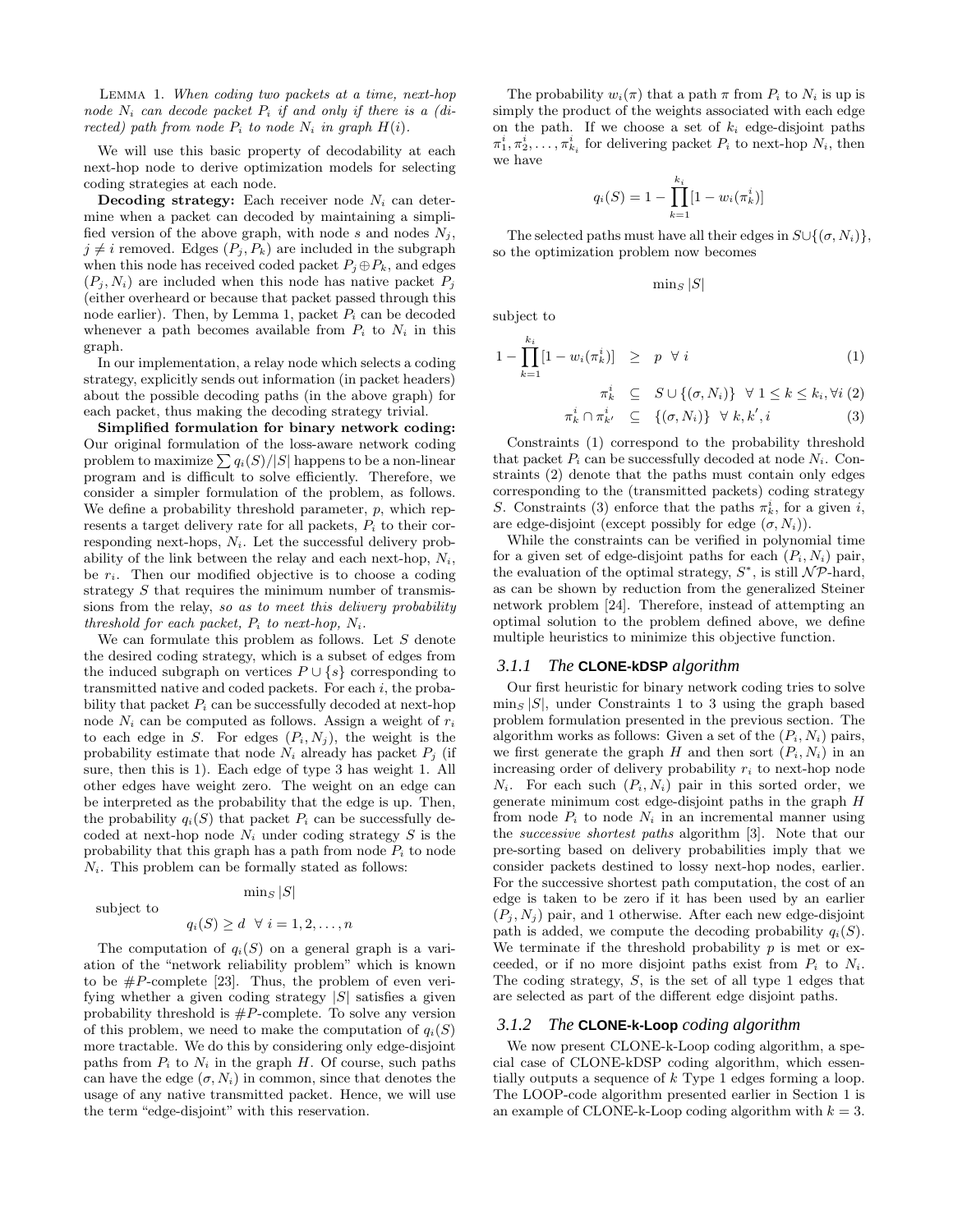Let us consider  $R$  a relay which is surrounded by a set of neighboring nodes  $N_1$ ,  $N_2$ , ...  $N_k$  to which it has to send packets  $P_1$ ,  $P_2$ , ...  $P_k$  respectively. Now, consider a scenario where the  $N_1$  has packet  $P_2$  already available with it (either because this packet was routed through it or because it overheard a transmission), similarly  $N_2$  has packet  $P_3$  and so on, with  $N_k$  having packet  $P_1$  with it. In this scenario, CLONE-k-Loopoutputs a sequence of coded packets  $S: C_1(= P_1 \oplus P_2), C_2(= P_2 \oplus P_3), C_4(= P_3 \oplus P_4)$ ..  $C_k(= P_k \oplus P_1)$ . This gives each node  $N_i$  two ways to decode the packet  $P_i$ , either as (1)  $C_i \oplus P_{(i+1) \text{mod } k}$  or as (2)  $P_{(i+1)\text{mod }k} \oplus s_m, (\forall s_m \in (S - \{C_i\}))$ . If the loss probability of each of the links is  $p$ , it can be shown that the probability that a packet  $P_i$  is successfully delivered to  $N_i$ using CLONE-k-Loop is given by  $(1 - p.(1 - (1 - p)^{k-1})).$ 

# **3.2 General network coding**

Selecting a coding strategy while allowing for coding more than two packets at a time is computationally expensive as it involves selecting an appropriate subset of all possible coded packets which is exponential in search space. As an example of the class of algorithms which can code more than two packets, we present a greedy heuristic, CLONE-MultiXOR, described next.

#### *3.2.1 The* **CLONE-MultiXOR** *heuristic*

Let  $P = \{P_1, P_2..P_n\}$  be the packets that have to be forwarded to next-hop nodes  $N = \{N_1, N_2, ... N_n\}$ . Let  $K =$  ${K_1, K_2..K_n}$  be the corresponding set of packets already available at these next-hop nodes. Note that each  $K_i$  is a subset of  $P$ . Let  $S$  be the set of packets (native or coded) selected for transmission. Let  $NPATH(P_i, N_i, S)$  be the number of ways in which  $N_i$  can decode packet  $P_i$  using the set of packets S. The CLONE-MultiXOR coding algorithm works as follows:

Let  $COMB(K_i)$  be the set of coded packets derived by XORing of all possible subsets of elements of  $K_i$ . For each  $(P_i, K_i)$ , we generate a row of packets,  $t_i = P_i \cup \{P_i \oplus P_j\}$  $COMB(K_i)$ . For example, if  $N_1$  which is the next-hop node of  $P_1$  has a set of packets  $K_1 = \{P_2, P_3\}$  already available with it, then  $t_1 = \{P_1, P_1 \oplus P_2, P_1 \oplus P_3, P_1 \oplus P_2 \oplus P_3\}.$ A next-hop  $N_i$  will be able to directly decode the packet  $P_i$ from any of the packets in  $t_i$  using the packets present in  $K_i$ . We now have a table of packets  $T = \{t_1, t_2, ... t_n\}$ .

The goal of CLONE-MultiXOR now is to select  $S$ , a subset of these packets, such that  $(1)$  every next-hop  $N_i$  should be able to decode the packet  $P_i$  i.e.  $NPATH(P_i, N_i, S) \geq 1$ and  $(2)$  the number of ways in which a native packet  $P_i$  can be decoded by  $N_i$  is maximized. CLONE-MultiXOR addresses (1) by selecting at least one packet from each of the rows  $t_i$ , thus guaranteeing that each next-hop  $N_i$  will able to decode the packet  $P_i$ . In order to address  $(2)$ , CLONE-MultiXOR assigns a usefulness count to each of the packets in  $T$ . Given a set  $S$  of packets which have already been selected for transmission, the usefulness count of a packet d is defined as the additional number of ways in which each packet  $P_i$  can be decoded by  $N_i$  i.e. usefulness\_count(d) =  $\sum_{i=1}^{i=n} \{NPATH(P_i, N_i, S \cup \{d\}) - NPATH(P_i, N_i, S)\}.$ Initially,  $S = \phi$ , thus usefulness count(d) is just the number of rows of  $T$  containing  $d$ . On every iteration, CLONE-MultiXOR simply selects a packet  $d$  with the maximum usefulness count and adds it to S. The usefulness count of each packet in T is then updated and the process is repeated until

Table 3: Different ways of decoding a packet when using **CLONE-MultiXOR** for the illustrative topology in Figure 4.

| ------------    |                                                       |  |  |
|-----------------|-------------------------------------------------------|--|--|
| $\mid$ Next-Hop | Decoding sequences                                    |  |  |
| $N_1$           | $(C_1), (C_2, C_3), (C_3, C_4, C_5), (C_3, C_5, C_6)$ |  |  |
| N <sub>2</sub>  | $(C_2), (C_1, C_3), (C_4, C_5), (C_5, C_6)$           |  |  |
| $N_{3}$         | $(C_6), (C_2, C_5), (C_1, C_3, C_5)$                  |  |  |
| $N_{4}$         | $(C_1), (C_4), (C_2, C_5, C_6), (C_3, C_5, C_6)$      |  |  |
| $N_{5}$         | $(C_2), (C_1, C_4), (C_3), (C_1, C_5, C_6)$           |  |  |
| N <sub>6</sub>  | $(C_5), (C_1, C_2, C_4), (C_1, C_2, C_3),$            |  |  |
|                 | $(C_1, C_2, C_6), (C_1, C_3, C_6)$                    |  |  |

 $|S| = n$ . More details about CLONE-MultiXOR algorithm including the pseudo-code are presented in [27].

## **4. SIMULATIONS**

In this section we evaluate the performance of the CLONE coding schemes presented in Section 3 using simulations on some example network topologies and show their effectiveness in reducing the effective loss rates of the wireless links. We compare the relative performance of various CLONE coding schemes under different link loss rates, overhearing patterns and network topologies. Later in Section 5, we present an implementation of CLONE, followed by the results from a real testbed.

Evaluation Metrics: We use the following evaluation metrics for our simulations and implementation:

- Post coding loss rate: This is the effective loss rate as perceived by a receiver after applying the decoding algorithm. That is, this is the perceived loss rate at the receiver after all the possible decoding options have been explored.
- Throughput gain: We measure the network throughput, which is the sum of end-to-end throughput of all the flows present in the network. We present the corresponding throughput gains, which is the ratio of the measured network throughput with and without CLONE coding schemes applied.

# **4.1 Results on an Illustrative Topology**

In order to illustrate certain key properties of the CLONE coding algorithms, we start with a simple topology shown in Figure 4 where a relay R has six neighboring nodes  $N_1$ ,  $N_2$ ,  $\ldots$   $N_6$ . The dotted lines indicate that the nodes are in the communication range of each other and the arrows represent the flow of packets  $P_i$  that have to be routed to destination  $N_i$  through the intermediate relay. That is, the following six packets have to be forwarded by the relay  $R, P_1 : N_5 \to N_1$ ,  $P_2: N_6 \to N_2, P_3: N_1 \to N_3, P_4: N_2 \to N_4, P_5: N_3 \to N_5$ and  $P_6: N_4 \to N_6$ . Figure 4 also shows the set of packets available at each of the nodes  $N_i$ . For example,  $N_1$  has packets  $\{P_3, P_2, P_4\}$  available with it because  $N_1$  was the source of the packet  $P_3$  and it overheard the packets  $P_2$  and  $P_4$  during their corresponding transmissions by  $N_2$  and  $N_6$ . In the absence of coding, the relay needs six transmissions to forward these packets to their corresponding next hops. We now illustrate the performance of each of the coding schemes for this scenario.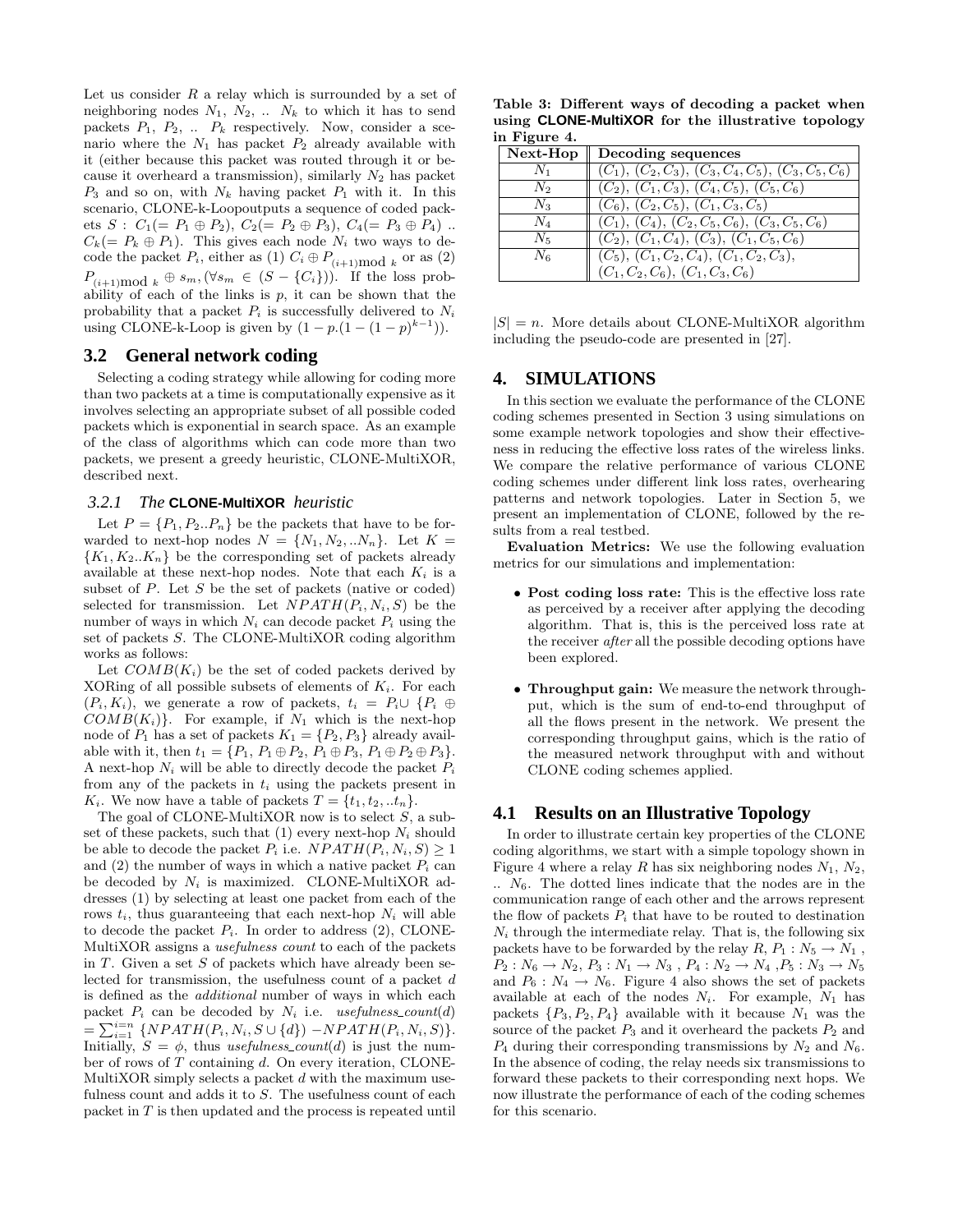

Figure 4: An Illustrative Topology.

Figure 7: Effect of Relay Node De-

gree



Figure 5: Post coding loss rates on an illustrative topology  $(N = 6)$ .



Figure 6: Post coding loss rates for a random topology  $(N = 6)$ .



Figure 8: Impact of flow structure and overhearing  $(N = 6)$ 



Figure 9: Trade-offs involved in choosing the value  $k$  for CLONEkDSP

**CLONE-k-Loop**: In this scenario, CLONE-k-Loop coding scheme identifies 2 loops of length 3:  $N_1 \rightarrow N_3 \rightarrow N_5$  and  $N_2 \rightarrow N_4 \rightarrow N_6$ . This results in a total of six transmissions  $(P_1 \oplus P_3, P_3 \oplus P_5, P_5 \oplus P_1, P_2 \oplus P_4, P_4 \oplus P_6, P_6 \oplus P_2)$ , thus providing each of the next-hops with 2 ways to decode the packet. As shown in Figure 5 this results in a considerable decrease in the post coding loss rate when compared to the no coding case. For example, when the link loss rate is 10%, the post coding loss rate is reduced to 2%. Further, we observe that the post coding loss rates for all the coding schemes increase with increase in the link loss rate.

**CLONE-kDSP** : The CLONE-kDSP algorithm transmits the following sequence of packets, given the requirement of providing 2 edge-disjoint paths (i.e.  $k = 2$ ):  $P_3 \oplus P_4$ ,  $P_5 \oplus P_3$ ,  $P_1 \oplus P_4$ ,  $P_1 \oplus P_5$ ,  $P_6 \oplus P_1$ ,  $P_2 \oplus P_6$ ,  $P_3 \oplus P_2$ . Note that CLONE-kDSP in this case sends out 7 packets instead of six i.e., it increases the number of transmissions by one. However, as shown in Figure 5, this results in post-coding loss rates lower than that provided by CLONE-k-Loop coding (CLONE-kDSP has a loss rate of 0.9% when link loss rate is 10%, while the corresponding loss rate for CLONEk-Loop is 2%). This is because of the fact that even though CLONE-kDSP with  $k = 2$  guarantees providing only 2 edgedisjoint paths, there might be other partially edge-disjoint paths through which a next-hop might be able to decode the packet. For example, in this case  $N_1$  can decode  $P_1$  using any of the following decoding sequences: (1)  $P_1 \oplus P_4$ , (2)  $P_6 \oplus P_1$ ,  $P_6 \oplus P_2$  or  $(3)P_1 \oplus P_6$ ,  $P_6 \oplus P_5$ ,  $P_5 \oplus P_3$ .

**CLONE-MultiXOR** : The CLONE-MultiXOR coding algorithm takes advantage of the fact that more than 2 packets can be coded together. For the topology in Figure 4, CLONE-MultiXOR transmits a total of six coded packets,  $C_1$ :  $P_1 \oplus P_4$ ,  $C_2$ :  $P_2 \oplus P_5$ ,  $C_3$ :  $P_1 \oplus P_2 \oplus P_5$ ,  $C_4$ :  $P_4 \oplus P_5 \oplus P_6$ ,  $C_5: P_2 \oplus P_3 \oplus P_6$  and  $C_6: P_3 \oplus P_4 \oplus P_5 \oplus P_6$ . In Table 3, we show the corresponding decoding sequences (i.e. the different ways in which a packet can be decoded by a next-hop). Elements of a decoding sequence when XORed together result in decoding the native packet either directly or by a few other XORs with the native packets already present with the next hop. For e.g. next-hop  $N_1$  can decode packet  $P_1$ using  $(C_1 \oplus P_4)$  or  $(C_2 \oplus C_3)$  or  $(C_3 \oplus C_4 \oplus C_5 \oplus P_3 \oplus P_4)$  or  $(C_3 \oplus C_5 \oplus C_6 \oplus P_4)$ . As shown in Table 3, although the total number of packets transmitted by the relay remain the same as no coding case (i.e. 6 transmissions), on an average each next hop is able to decode its packet in four ways. CLONE-MultiXOR coding scheme therefore achieves the lowest post coding loss rates (Figure 5) amongst the CLONE schemes discusses. For e.g., when the link loss rate is 10%, the loss rate for CLONE-MultiXOR is 0.6%, lower than that of CLONE-k-Loop (2%) and CLONE-kDSP (0.9%).

#### **4.2 Results on Random Network Topologies**

We now present the simulation results on randomly generated network topologies.

Simulation setting: We generate the network topologies for evaluation purpose as follows: We place the relay node  $R$  at the origin and define a transmission radius  $r$ . We then randomly choose a point at a distance d, where  $r/2 \leq d \leq$  $r$  and place a neighboring node with transmission radius equal to  $d$ . For each neighboring node  $N$ , we randomly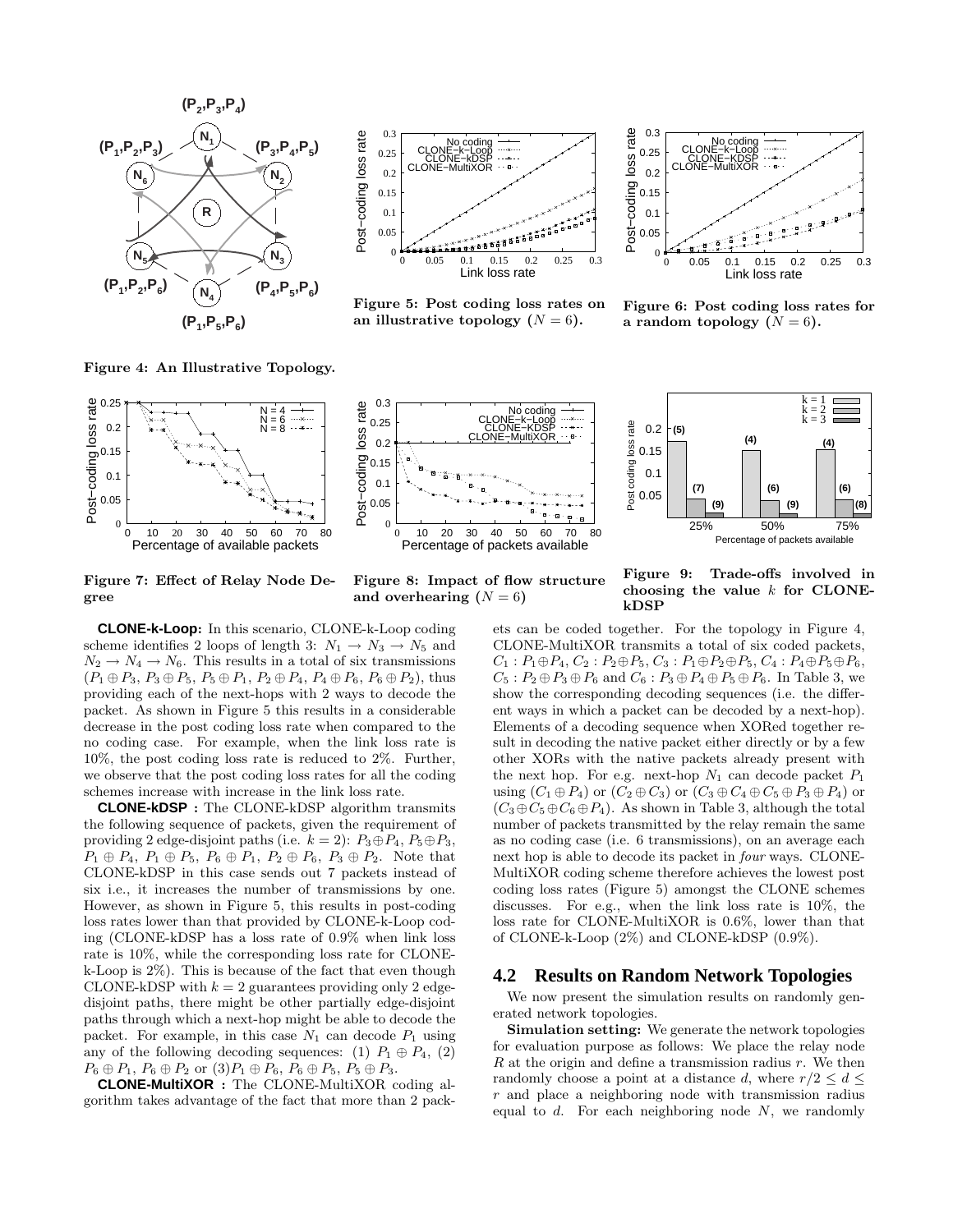select a node  $M$  (not in the range of  $N$ ) and set up a flow from  $M$  to  $N$  which is routed through the relay  $R$ . The set of packets already available at each of the neighboring nodes (for use in coding) is then calculated based on the transmission ranges. For determining the available coding opportunities, we assume that the relay node has a packet to send to each of its neighboring nodes (which is true under steady state assumptions). We varied the loss rates from 0 to 30%. We evaluated the CLONE schemes presented in the paper on a variety of topologies generated using this approach and found that a number of factors affect the post coding loss rates:

Evaluation  $#1$  – Post coding loss rates: Figure 6 shows the post coding loss rates for CLONE-k-Loop ,CLONEkDSP and CLONE-MultiXOR in a network where a relay is surrounded by  $N = 6$  nodes. As the link loss rates increase, the post coding loss rate also increases. For this topology, we observed that CLONE-k-Loop and CLONE-MultiXOR schemes achieve a considerable amount of reduction in the loss rates while requiring the same number of transmissions as no coding case (i.e. 6 transmissions). On the other hand, while CLONE-kDSP algorithm (with  $k = 2$ ) increased the number of transmissions from 6 to 7 (i.e. it transmitted an extra packet), it performed the best among the CLONE schemes in terms of post coding loss rates. For e.g., as shown in Figure 6, for a link loss rate of 20% in this network, the post coding loss rate for CLONE-kDSP is 4.7% which is lower than that of CLONE-k-Loop (9%) and CLONE-MultiXOR (6.1%).

Evaluation  $#2$  – Impact of flow structure and overhearing: Figure 8 shows the post coding loss rates for CLONE coding schemes on a network with a relay surrounded by  $N = 6$  nodes. The link loss rate was set to 20%. We plot the results for varying percentage of packets available at the neighboring nodes. A greater percentage of packets might be available with the surrounding nodes because of an increased overhearing phenomenon in the broadcast wireless medium. We observe that the post coding loss rates decrease with increase in the percentage of available packets due to increased coding opportunities. As shown in Figure 8, the CLONE-MultiXOR coding algorithm lowers the post coding loss rate to 11.4% when 20% of the packets are available and further to 2% when 60% of the packets are available.

Evaluation  $#3$  – Degree of the relay node: For this simulation, we created a topology where a relay is surrounded by  $N = 4$  nodes and calculated the post coding loss rates as before. We then successively added 2 nodes to the topology, creating a network with relay surrounded by  $N = 6$  and  $N = 8$  nodes. Figure 7 shows the results for CLONE-MultiXOR algorithm for varying percentages of the number of packets already available at the neighboring nodes. We see that while the post coding loss rate decreases with the increase in the percentage of available packets at the neighboring nodes, the decrease is much more for a network with higher degree of nodes. This is because greater the degree of the relay node, greater is the possibility of coding several packets together. Figure 7 shows that the post coding loss rates are the lowest for  $N = 8$ .

Evaluation  $#4$  – Tradeoffs: redundancy Vs transmission minimization: Figure 9 shows the post coding loss rates for CLONE-kDSP on a network where a relay is surrounded by  $N = 6$  nodes. The results are plotted for values of  $k = 1$ ,  $k = 2$ , and  $k = 3$  for varying percentage of packets already available at the neighboring nodes. The numbers in parenthesis show the total number of packets transmitted by the relay in each case. The link layer loss rate for this simulation was 20%. We observe that for  $k = 1$ , CLONE-kDSP reduces the number of packets that need to be transmitted by the relay. Further, greater the percentage of already available packets at the receiver, more is the reduction. Surprisingly, in this case, we also see that  $k = 1$ , not only reduces the number of transmissions, but also decreases the loss rate. We note that, while CLONE $k$ DSP algorithm guarantees  $k$  disjoint paths, in general there might be more partially disjoint paths available. We also observe that increasing the value of  $k$ , while reducing the post coding loss rate considerably can result in increased number of packets that need to be transmitted. Thus, the degree of reliability (determined by the value of  $k$ ) that can be provided by CLONE-kDSP must be carefully chosen based on the observed link layer loss rates and the set of packets already available at the neighboring nodes.

Summary: We observed that while CLONE schemes achieve low post coding loss rates, the amount of improvement depends on a number factors such as the flow structure, overhearing pattern, degree of the nodes and the link loss rates. In general, we find that among the schemes considered, CLONE-MultiXOR performs the best in terms of improving the loss rates. Algorithms like CLONE-kDSP show that it is important to choose a coding strategy that balances the tradeoffs between redundancy and transmission minimization. However, it is promising to note that even simple schemes like CLONE-k-Loop provide a considerable reduction in the loss rates.

# **5. IMPLEMENTATION**

We have implemented CLONEon an real testbed and studied its performance.Our implementation builds upon the concepts of opportunistic listening and opportunistic coding introduced in [8, 17] and extends these architectures by introducing special packet headers, data structures and by changing the control flow of a router to enable CLONE schemes to code and decode packets. In this section, we provide an overview of the design issues involved in developing CLONE and then present the implementation specifics.

# **5.1 CLONE: Design Issues**

We now highlight the system design issues involved in implementing CLONE so that it integrates well into the current 802.11 systems:

(a) Information about neighbor packet pools: In order for the relay to code packets, it must first know what packets are available with the neighboring nodes. Like in COPE [17], nodes periodically exchange reception reports which announce the set of packets available in their respective packet pools. When information from these reports is not available, intelligent guessing [17] based on the ETX metric [11] (provided by the underlying routing protocol) is used to populate information about the neighbor packet pools.

(b) Determining the set of packets to code: Each node in the system maintains an output queue of packets that are to be transmitted. At a given point of time, there might be many coding opportunities available to relay node. Searching for a coding opportunity might be com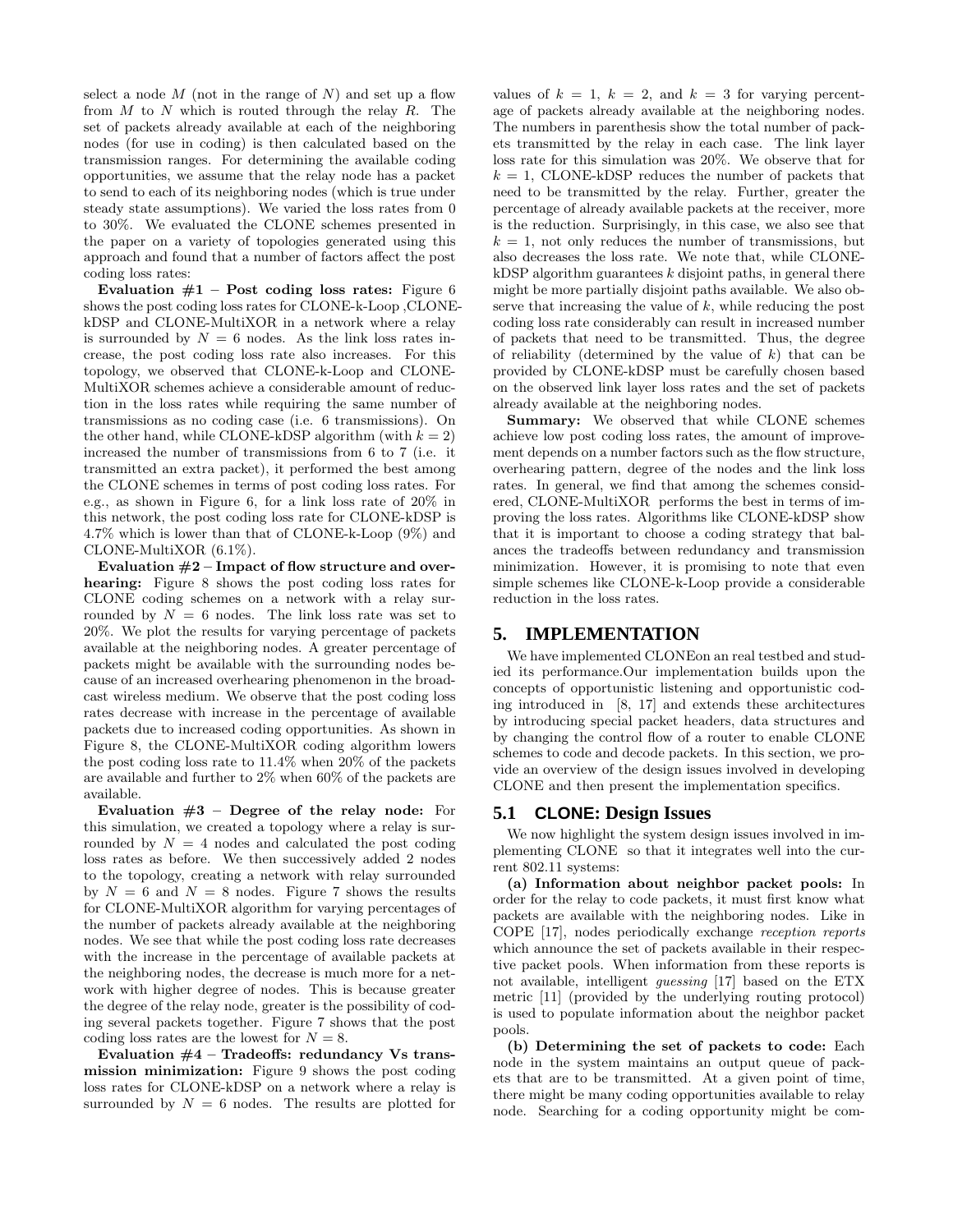putationally expensive, as a node might have to try out  $\sum_{m=1}^{m=k} {}^{n}C_{m}$  possibilities when using CLONE-k-Loop (although we might limit the length  $k$  to a small number). In order to avoid this, each node also maintains a per next-hop virtual queue (a virtual queue essentially contains pointers to the actual packets in the output queue). The CLONE coding procedures only use the packets from head of each virtual queue to determine the coding opportunities. We note that this might lead to reduction in the number of coding opportunities. However, maintaining virtual queues not only enables efficient coding, but more importantly reduces the possibility of reordering within a flow.

(c) Opportunistic coding: The CLONE coding schemes operate on a set of packets (derived from the heads of the virtual queues) and output a set of coded packets based on the available coding opportunities. We identify this set of packets as a group. Each group is uniquely identified using a, group ID, which is incremented for each group. In our implementation, we take an opportunistic coding approach i.e. we look for coding opportunities that can arise with the head of the output queue and in case none are available, we send it out as one of the packets in the group in order to reduce introducing any delays due to coding.

(d) Packet decoding: CLONE schemes allow the possibility of decoding the native packet using multiple encoded packets. This not only requires a node to buffer the received encoded packets, but also increases the computational complexity as the node would now have to try out all possible ways of XORing these encoded packets to determine whether it can decode its packet. CLONE avoids this by adopting a simple approach: a relay node explicitly sends the list of possible decode sequences in special headers annotated on each of the coded packets. Decode sequences explicitly mention which coded packets might be needed to decode a certain packet. Thus, a node only buffers packets which can be useful for the decoding procedure. Further, these buffers are flushed either when a packet has been successfully decoded or after a certain timeout. Since, we selectively buffer packets from only the current group of a relay, we observed that this additional memory overhead in our system was negligible.

(e) Broadcast with Asynchronous Acks: Unlike COPE which tries to reduce the number of packets to be transmitted, CLONE schemes try to improve the link loss rate. That is, CLONE schemes acknowledge the fact that transmitted packets can be lost and recover from it by providing more than one way to decode a native packet. Using 802.11 synchronous acknowledgments would not be efficient because each coded packet in a group might be useful to multiple next-hops, sending of acks by all these next-hops would cause an ack implosion at the relay. We therefore use 802.11 broadcast for sending out the coded packets and we recover from the packet decoding failures by using asynchronous MAC level acknowledgments and retransmits.

(f) Retransmission Timeouts: Scheduling a retransmission timeout for a packet now becomes non-trivial. For e.g. consider packets  $P_1, P_2, \ldots, P_n$  which are coded into a group of  $C_1$ ,  $C_2$ , ...  $C_n$  packets. When should we trigger a retransmit for a packet  $P_i$ ? Depending on the decoding sequences generated, it is possible that the intended nexthop  $R_i$  might be able to recover the packet on receipt of packet  $C_n$ . We therefore adopt a *conservative* approach – we start the retransmission timer for all the native packets when the last packet of a coded group is transmitted. Though this may slightly delay the retransmit event for a particular packet, the approach would avoid unnecessary retransmits that can otherwise happen due to premature timeouts.

### **5.2 Implementation Details**

We present an overview of CLONE's control flow implementation. Each node maintains a packet pool, per next-hop virtual queues and hash table which gives information about the availability of a particular packet at a neighboring nodes (this is populated using reception reports or by guessing). In addition, each node also maintains a hashmap group buffer keyed on the IP address of each neighbor, which buffers potentially useful coded packets and the current group number for this node.

CLONE schemes may generate more than one packet per group, the first of these is transmitted immediately while the rest of the packets of the group are enqueued in a separate queue, pending subsequent transmissions. Whenever a transmission opportunity arises, we first check for any pending packets to transmit. In case such a packet exists we dequeue the first one and transmit it, else, we try to form the next group.

On a packet reception, the node checks if the packet is useful to it by checking whether its ID is present in one of the group units. If the packet is useful, the node checks if the group ID on the packet is higher than the sender's current group. If it is, then the the packets belonging to older group are flushed, the new packet is buffered and current group is updated. Further, the node checks if it has enough packets decode its native packet using the information from the decode sequence array. In case it is able to decode, then it either forwards the packet (if it is an intermediate hop) or it sends the packet to the higher layer (if it is the destination).

A more detailed description of the control flow implementation and clone packet header format is presented in [27]. This additional shim header contributes to about 6 - 9% of typical packet lengths.

#### **5.3 Experimental Results**

We implemented CLONE using the Click modular router toolkit [1] that allows it to run as a user space daemon in Linux. Our implementation of CLONE currently runs on a 12-node testbed spanning three floors of our building. Each node on the testbed is a Soekris 4326 [2] running the 2.6.6.19 Linux kernel, and is equipped with Atheros 5212 mini-PCI wireless card. We used the Srcr [7], as the underlying routing protocol which is based on the ETX [11] metric. In all our experiments we measure the aggregate UDP throughput over 802.11g running at 1 Mbps PHY data rate, for a packet size of 1000 bytes.

We first report on the computational complexity of all the three network coding algorithms proposed in Section 3 which shows that processing is still a limiting factor for the CLONE-MultiXOR and the CLONE-kDSP algorithms. Therefore, in the testbed we have deployed a full implementation of the CLONE-k-Loop algorithm alone. The other two algorithms are likely to also provide significant performance gains as our simulation results indicate, and we expect the continued increase in processing speeds to facilitate its feasibility in the future.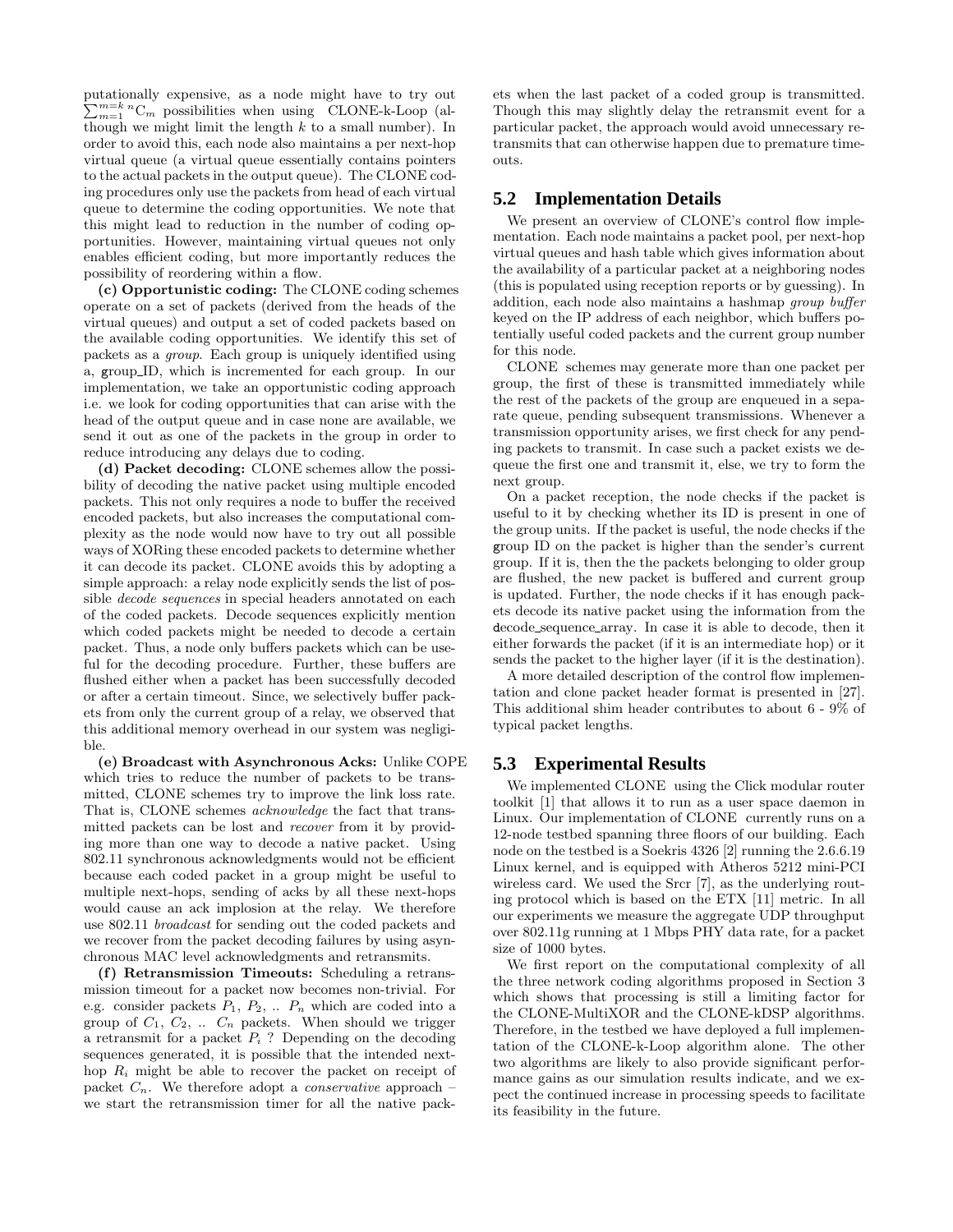| Scheme    | COPE | CLONE- | CLONE- | CLONE-          |
|-----------|------|--------|--------|-----------------|
| Neighbors |      | k-Loop | kDSP   | <b>MultiXOR</b> |
| 6         | 25   | 37     | 714    | 13,489          |
|           | 74   | 83     | 3,801  | 31,894          |

Table 4: Computational complexity of different algorithms. Time reported in  $\mu$ s.



Figure 10: Throughput gains of CLONE and COPE for a 4-node illustrative topology. The numbers in the parenthesis represent the average throughput for each of the cases. Five runs of each are shown.

In our experiments, we first compare the performance of CLONE-k-Loop to both no coding and COPE in a representative four node topology. Subsequently, we explore the performance gains of our CLONE-k-Loop algorithm on the full 12-node testbed.

#### *5.3.1 Computational complexity*

The first task in understanding the performance of the three proposed algorithms is the study their computational complexity. Table 4 presents our measurements on the computation times for each algorithm, running within the user level daemon, when combining packets for four and six neighbors, running on a relay node.

Both COPE and CLONE-k-Loop finish their computation within 83  $\mu$ s. The currently popular 802.11a/g standards use a DIFS value of 34  $\mu$ s, default CWmin value of 16, and a slot time duration of 9  $\mu$ s, leading to an average time duration between back-to-back packets of 106  $\mu$ s. Thus, in a firmware level implementation with careful optimized software optimizations, CLONE-k-Loop should not add any noticeable delays in the data path. The same is not true for the other two schemes. Hence, we believe that further improvements in processing speeds need to occur before the performance gains of these two schemes can be realized in a real wireless system.

#### *5.3.2 Results on a 4-node Illustrative Topology*

We now present the relative performance of no-coding, CLONE and COPE schemes on a 4-node topology similar to the one shown earlier in Figure 2, where a relay N routed flows for three of its neighboring nodes. Figure 10 plots the relative throughputs of no coding, COPE and CLONE , the latter two with both guessing enabled and disabled, for 5 different runs. All throughputs were normalized to the low-



Figure 11: CDF of UDP Throughput gains for CLONE over no coding.

est performing scenario among all runs. Also, the measured throughputs take the overhead due to CLONE header(∼9%) into account. We observed that throughput improvements when using CLONE were upto a factor of 2, with an average throughput gain of around 57%. The average throughput gains with COPE over no coding were around 21%. This is because, COPE has very few coding opportunities (available due to overhearing) while CLONE formed a simple 3-Loop. In this scenario, CLONE sends out groups of 3 coded packets and each node can decode a packet in two ways. The performance gains stem from the fact that not only does CLONE tolerate losses (of more than 33% on an average in this case), but also avoids the overheads involved in retransmissions. We further note that, the gains of CLONE and COPE due to guessing vary – when CLONE correctly guesses the information about the neighbor packet pools the gains are signficant (a gain of  $2x$  in run 4), on the other hand throughput gains would lower down when it fails to guess correctly.

#### *5.3.3 Results on a 12-node Testbed*

We repeated the UDP throughput measurements on our 12-node testbed. We set up UDP flows by choosing the source-destination pair in a random fashion. The date rate for each flow was set to 250 kbps and the flows lasted for a duration of 120 seconds. We observed that most of the flows in this experiment were 2-hop flows, while a few of them being 3-hop flows. We the measured the aggregate UDP throughput with and without CLONE. We enabled guessing for CLONE, in order to be able to exploit the ETX information provided by the Srcr routing protocol. Figure 11 shows the CDF of UDP gain for CLONE over the no coding case. We observe that the throughput gains vary from around  $10\%$  to more than  $2x$ . We note that the main source of improvement comes from the fact that CLONE is able to recover from wireless losses, which were of the order of 30% in our experiments. The average throughput gains observed for CLONE were around 43%.

# **6. RELATED WORK**

Network coding was first proposed by Ahlswede et. al. [6] for multicast communication. Subsequently, a large body of work has studied various ways of creating efficient network codes [19, 18, 10, 22]. In wireless environments, network coding has been employed to reduce energy costs [21] and to maximize total flow in the network [4]. Jaggi et. al. [13] have studied the resilience of network coding mechanisms to